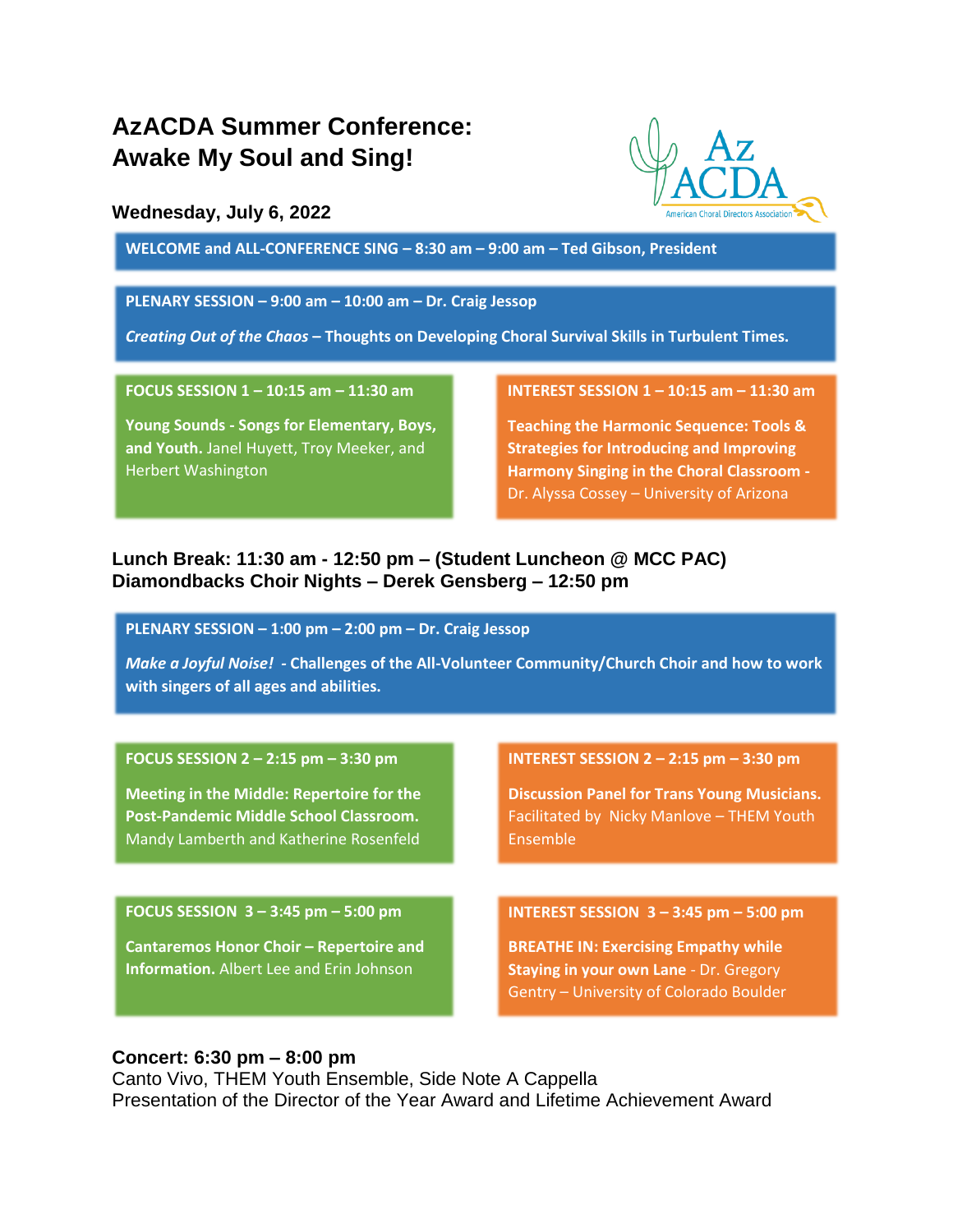# **Thursday, July 7, 2022**

**PLENARY SESSION – 9:00 am – 10:00 am – Dr. Craig Jessop**

*The Tabernacle Choir & Orchestra at Temple Square –* **Celebrating One of America's Oldest Choral Traditions**

# **FOCUS SESSION 4 – 10:15 am – 11:30 am**

**Digging Deeper - Part 2! Vocal Jazz and Show Choir.** Lindsay Decoste and Ally Kluch

#### **INTEREST SESSION 4 – 10:15 am – 11:30 am**

**Let Me Share Some Inspiring Stories: Collected Interviews from Notable Choral Conductors.** Dr. Gregory Gentry – University of Colorado Boulder

# **Lunch Break: 11:30 am - 1:00 pm**

**FOCUS SESSION 5 – 1:00 pm – 2:15 pm**

**Choral Potpourri – Something for Everyone.**  Alyssa Cossey, Chase Moore, and Joey Johnston

## **FOCUS SESSION 6 – 2:30 pm – 3:45 pm**

**Different Notes for Different Folks – maximizing the strength of multigenerational choirs.** Matthew Frable and David Stertzbach

#### **FOCUS SESSION 7 – 4:00 pm – 5:15 pm**

**Music for the Contemporary Choral Classroom.** Celine Durney and Sinamar Pascua Respicio

**INTEREST SESSION 5 – 1:00 pm – 2:15 pm**

**Hidden Gems in Plain Sight: Sight-Singing Help For Young Choirs.** Mandy Clegg – Chandler Children's Choir

# **INTEREST SESSION 6 – 2:30 pm – 3:45 pm**

**10 African American Female Composers to Program This Year.** Dr. Tim Westerhaus – Northern Arizona University

#### **INTEREST SESSION 7 – 4:00 pm – 5:15 pm**

**Don't Fear the Fader – Sound System Basics for Choir Directors.** Ted Gibson – Gilbert Classical Academy

**Social Event: Sing the Star-Spangled Banner @ Dbacks vs. Colorado Rockies. Performers call time 5:45pm – 2 free tickets for directors who sign up their choir to participate in "Choir Nights!" – Other tickets available at \$26 discounted rate.**